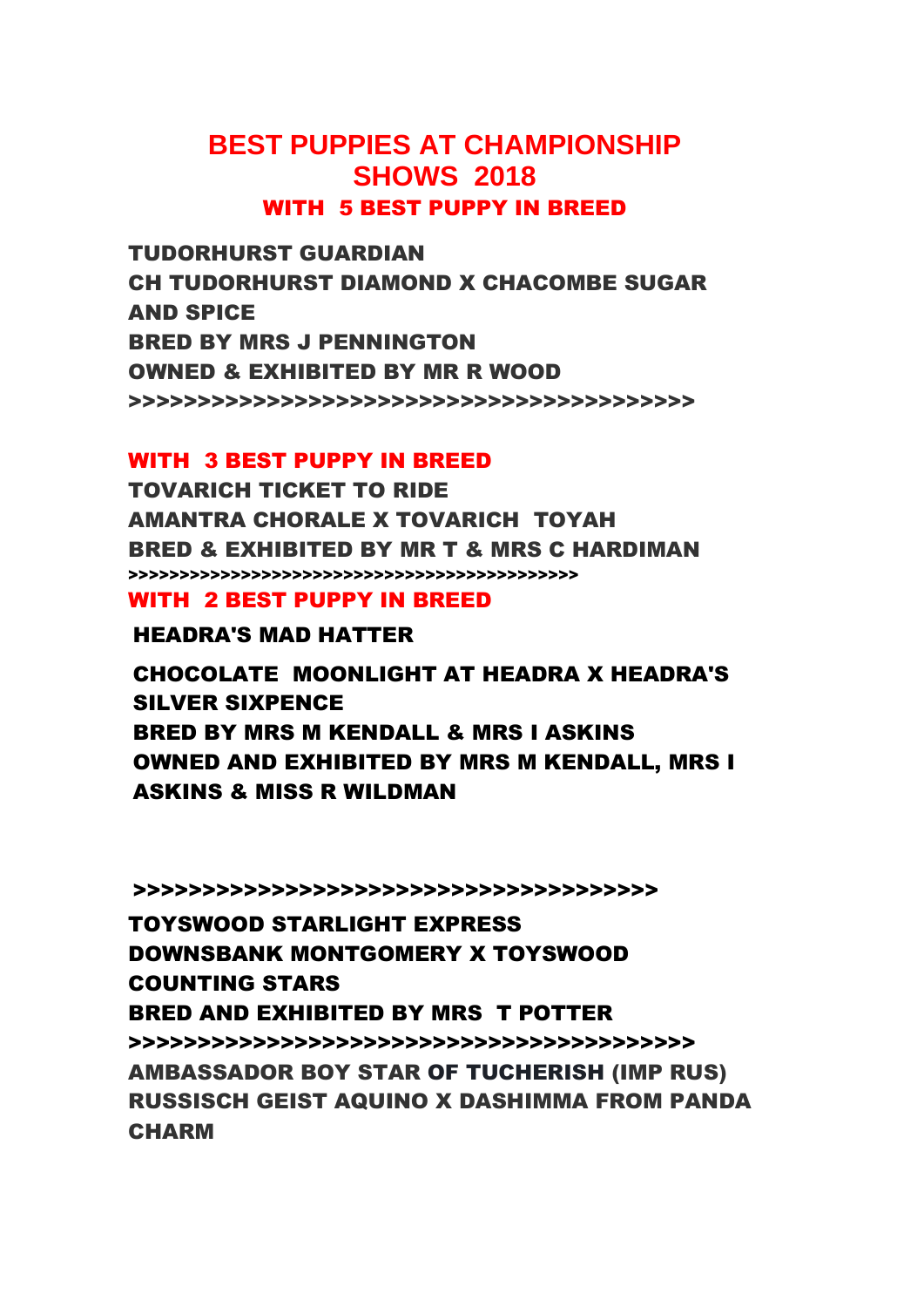#### BRED BY I KUGANOVICH OWNED & EXHIBITED BY MRS J COUPLAND >>>>>>>>>>>>>>>>>>>>>>>>>>>>>>>>>>>>>>>>>>>>>>>>>>>>>>>>>>

#### WITH 1 BEST PUPPY IN BREED

CHACOMBE PHOENIX FOR POMELO CHACOMBE ARIZONA X BALDRAGON ENVY ME OF CHACOMBE BRED BY MRS D SCHILIZZI & MRS P HEALEY - GATES OWNED BY MS M DAWSON & MRS C JONES >>>>>>>>>>>>>>>>>>>>>>>>>>>>>>>>>>>>>>>>>>>>>>>>>>>>>>>>>>>>> >>>> My Exotic World Demands Baldragon (Imp)

# INT CH URIAS KARAJ X INT CH HOLLY ORDERS DES CAVALIERS DES SABLES DE LA DUNE BRED BY MS N GEIPEL

OWNED & EXHIBITED BY MRS C BOWLES-ROBINSON >>>>>>>>>>>>>>>>>>>>>>>>>>>>>>>>>>>>>>>>>>>>>>>>>>>>>>>>>>>>> >>>>>>>>>

CAVALLIBROOK LADY LOVELACE

### CH/IR CH CHARNELL BRANDO AT CAVALLI X CLUSSEX REIGN IT IN CAVALLIBROOK BRED & EXHIBITED BY MISS K MILLER & MR E RYAN

>>>>>>>>>>>>>>>>>>>>>>>>>>>>>>>>>>>>>>>>>>>>> >>>>>>>>>>>>

TOVARICH TELL ME WHY AMANTRA CHORALE X TOVARICH TOYAH BRED BY MR T & MRS C HARDIMAN OWNED & EXHIBITED BY MRS T JACKSON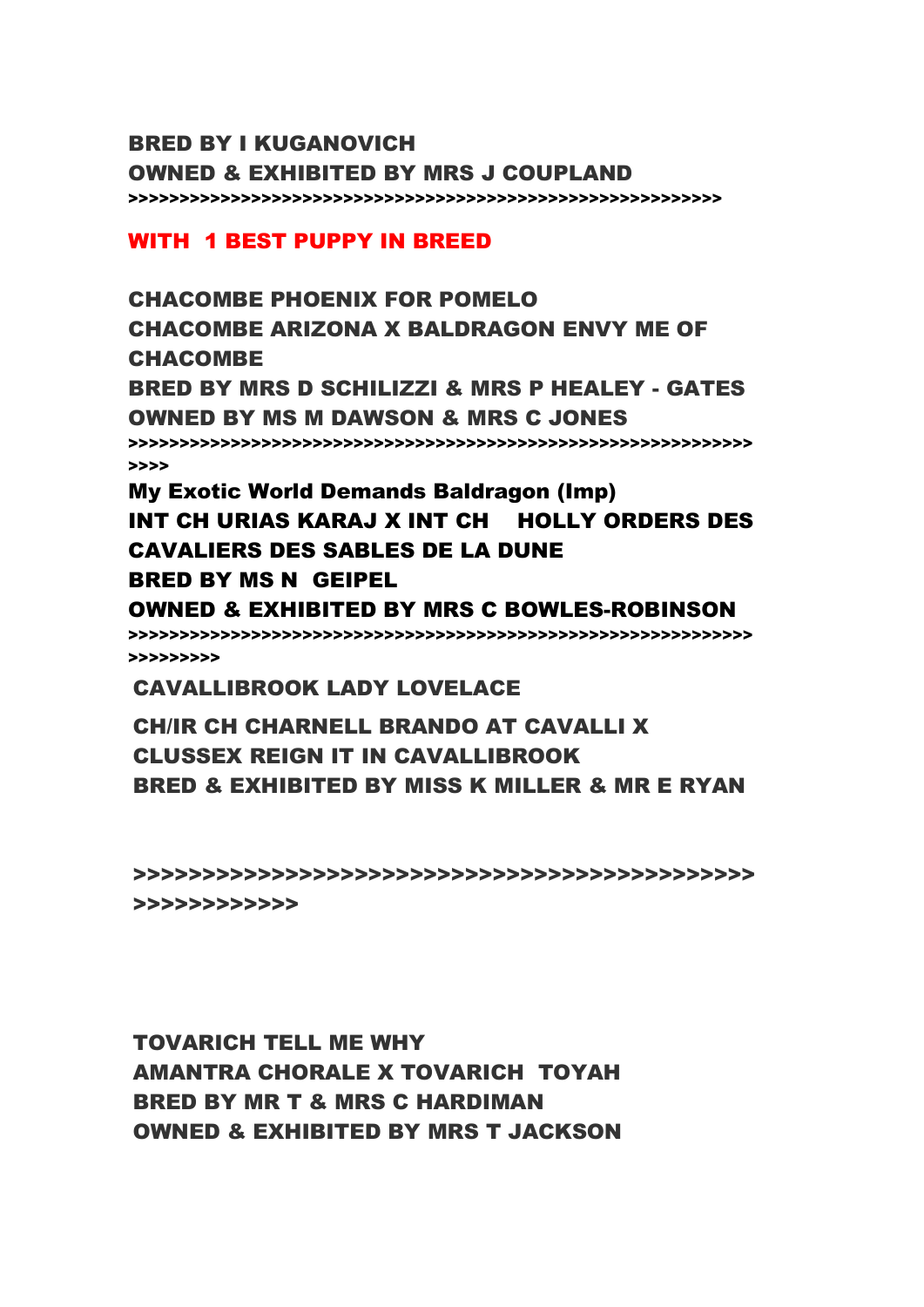>>>>>>>>>>>>>>>>>>>>>>>>>>>>>>>>>>>>>>>>>>>>> >>>>>>>>>>>>>>>>>

LORPHIL HIDDEN TREASURE LORPHIL TREASURE ISLAND X CH DOWNSBANK DESIGNED FOR LORPHIL BRED & EXHIBITED BY MRS L GILLHESPY

>>>>>>>>>>>>>>>>>>>>>>>>>>>>>>>>>>>>>>>>>>>>> >>>>>>>>>>>>>>>>>>>>

NOBEL DE TROIS MAILLETS TAF H'ESPUIR DES ELFES NOIRS DE TYGALOREL X JOHANNA DES TROIS MAILLETS BRED BY MME O OUDART OWNED & EXHIBITED BY MRS J PENNINGTON & MR T ASHBURN

>>>>>>>>>>>>>>>>>>>>>>>>>>>>>>>>>

>>>>>>>>>>>>>>>>>>

CHACOMBE KENNEDY ROSE FOR POMELO CH CHACOMBE RETAINED ASSET X CHACOMBE TUDOR ROSE BRED BY MRS D SCHIIZZI & MRS P HEALY-GATES OWNED & EXHIBITED BY MRS M DAWSON & MRS C **JONES** 

>>>>>>>>>>>>>>>>>>>>>>>>>>>>>>>>>>>>>>>>>>>

SAROSOTA CHENIN BLANC AMANTRA CHORAL X AMANTRA MELROSE AMELIA